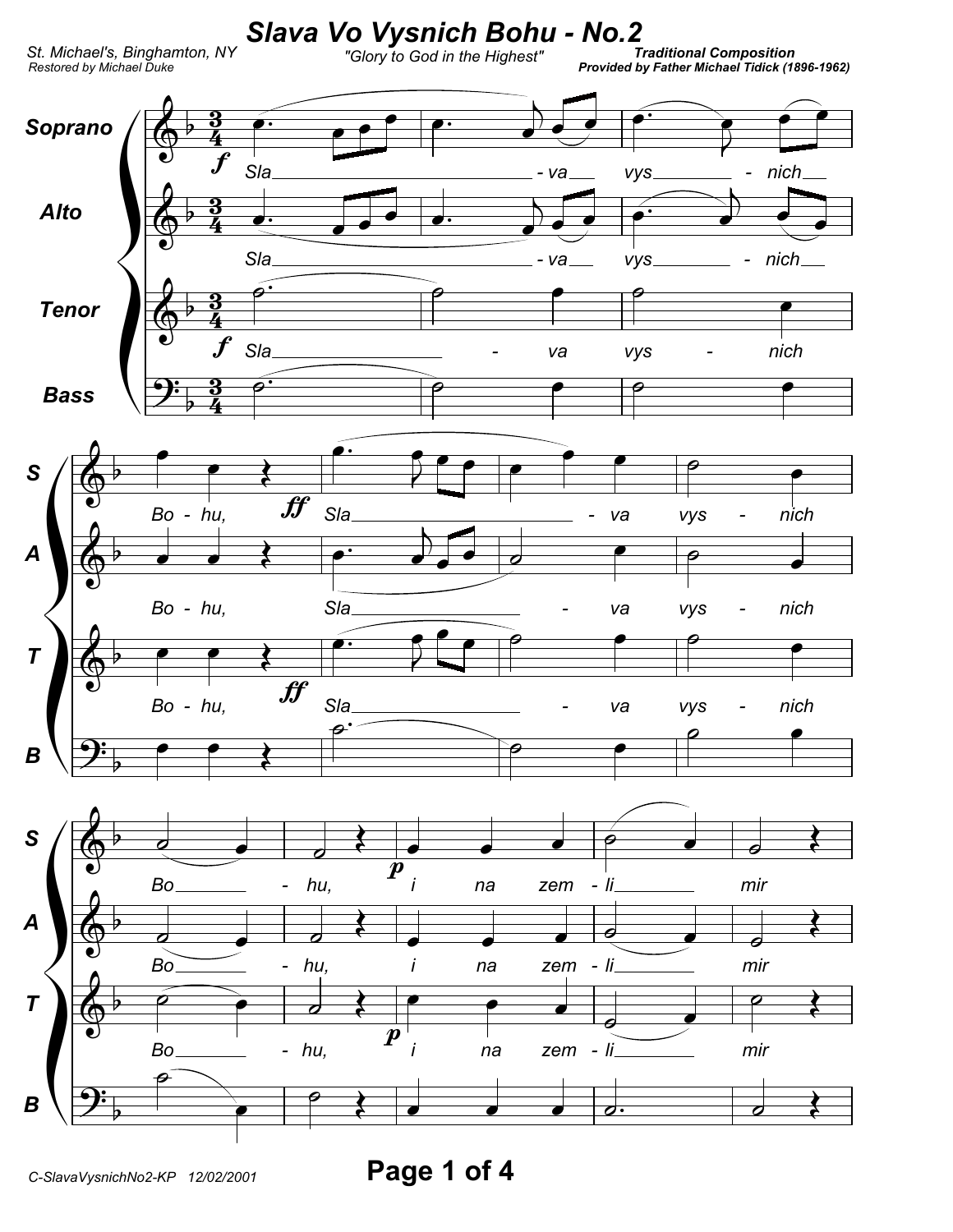

C-SlavaVysnichNo2-KP 12/02/2001

Page 2 of 4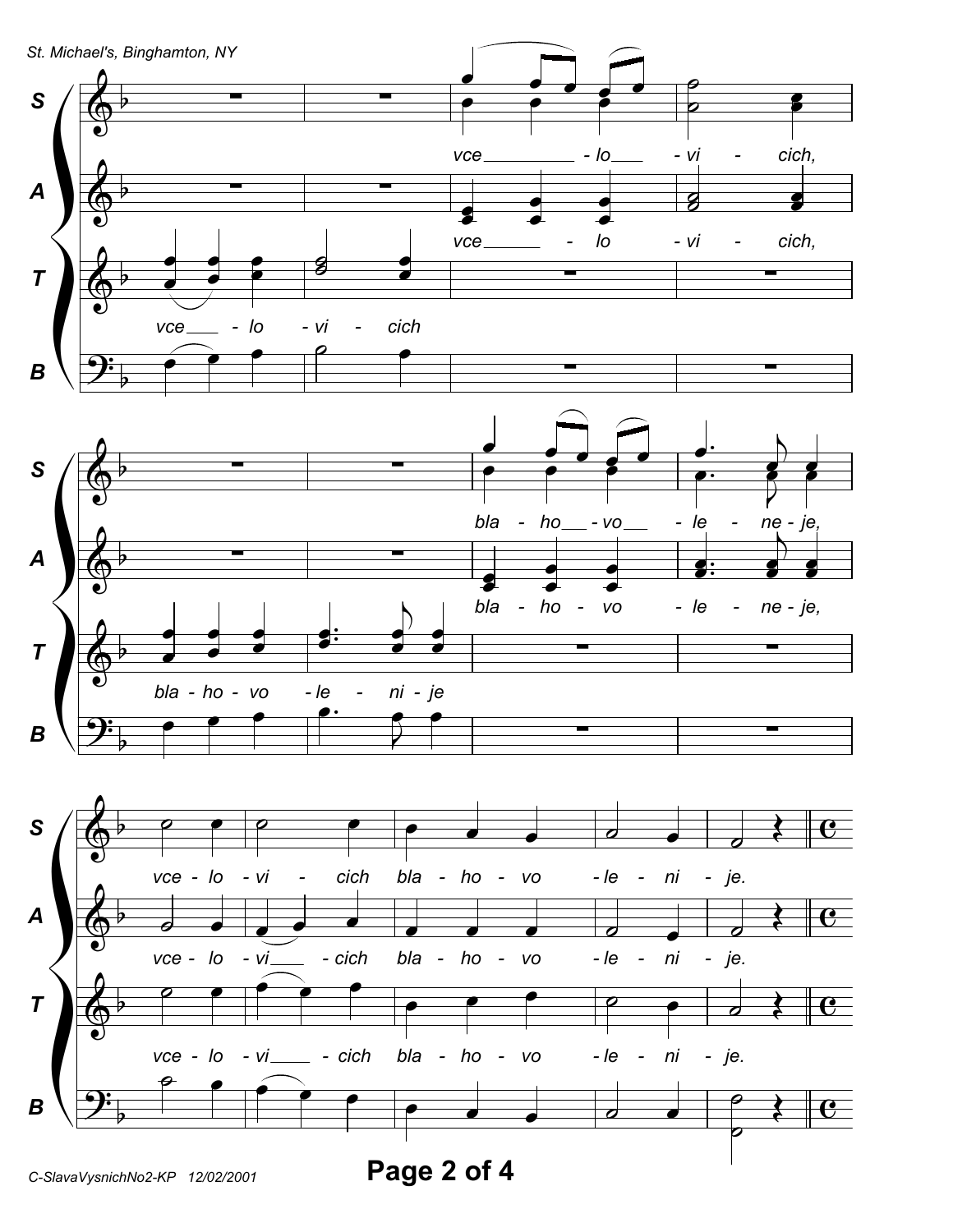St. Michael's, Binghamton, NY